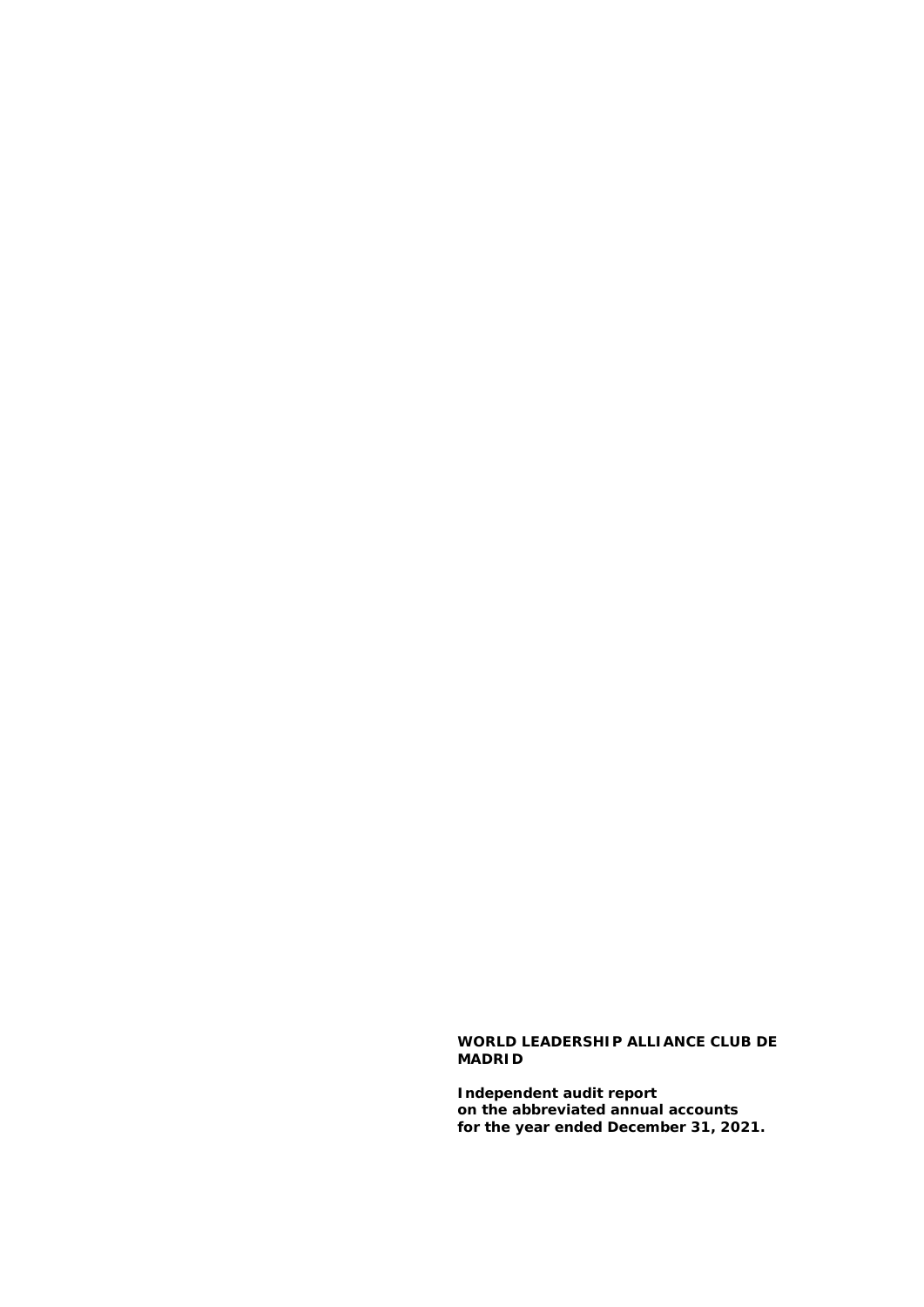

*This version of our report is a free translation of the original, which was prepared in Spanish. All possible care has been taken to ensure that the translation is an accurate representation of the original. However, in all matters of interpretation or information, views opinions, the original language version of our report takes precedence over this translation.*

## **INDEPENDENT AUDITOR'S REPORT ON THE ABBREVIATED ANNUAL ACCOUNTS**

**To the members of WORLD LEADERSHIP ALLIANCE CLUB DE MADRID**

#### **Opinion**

We have audited the abbreviated annual accounts of WORLD LEADERSHIP ALLIANCE CLUB DE MADRID (the Entity), which comprise the balance sheet as at December 31, 2021, the income statement and related notes, all abbreviated, for the year then ended.

In our opinion, the accompanying abbreviated annual accounts present fairly, in all material respects, the equity and financial position of the Entity as at December 31, 2021, as well as its financial performance for the year then ended, in accordance with the applicable financial reporting framework (as identified in Note 2 of the notes to the abbreviated annual accounts), and in particular, with the accounting principles and criteria included therein.

#### **Basis for opinion**

We conducted our audit in accordance with legislation governing the audit practice in Spain. Our responsibilities under those standards are further described in the Auditor's responsibilities for the audit of the abbreviated annual accounts section of our report.

We are independent of the Entity in accordance with the ethical requirements, including those relating to independence, that are relevant to our audit of the abbreviated annual accounts in Spain, in accordance with legislation governing the audit practice. In this regard, we have not rendered services other than those relating to the audit of the accounts, and situations or circumstances have not arisen that, in accordance with the provisions of the aforementioned legislation, have affected our necessary independence such that it has been compromised.

We believe that the audit evidence we have obtained is sufficient and appropriate to provide a basis for our opinion.

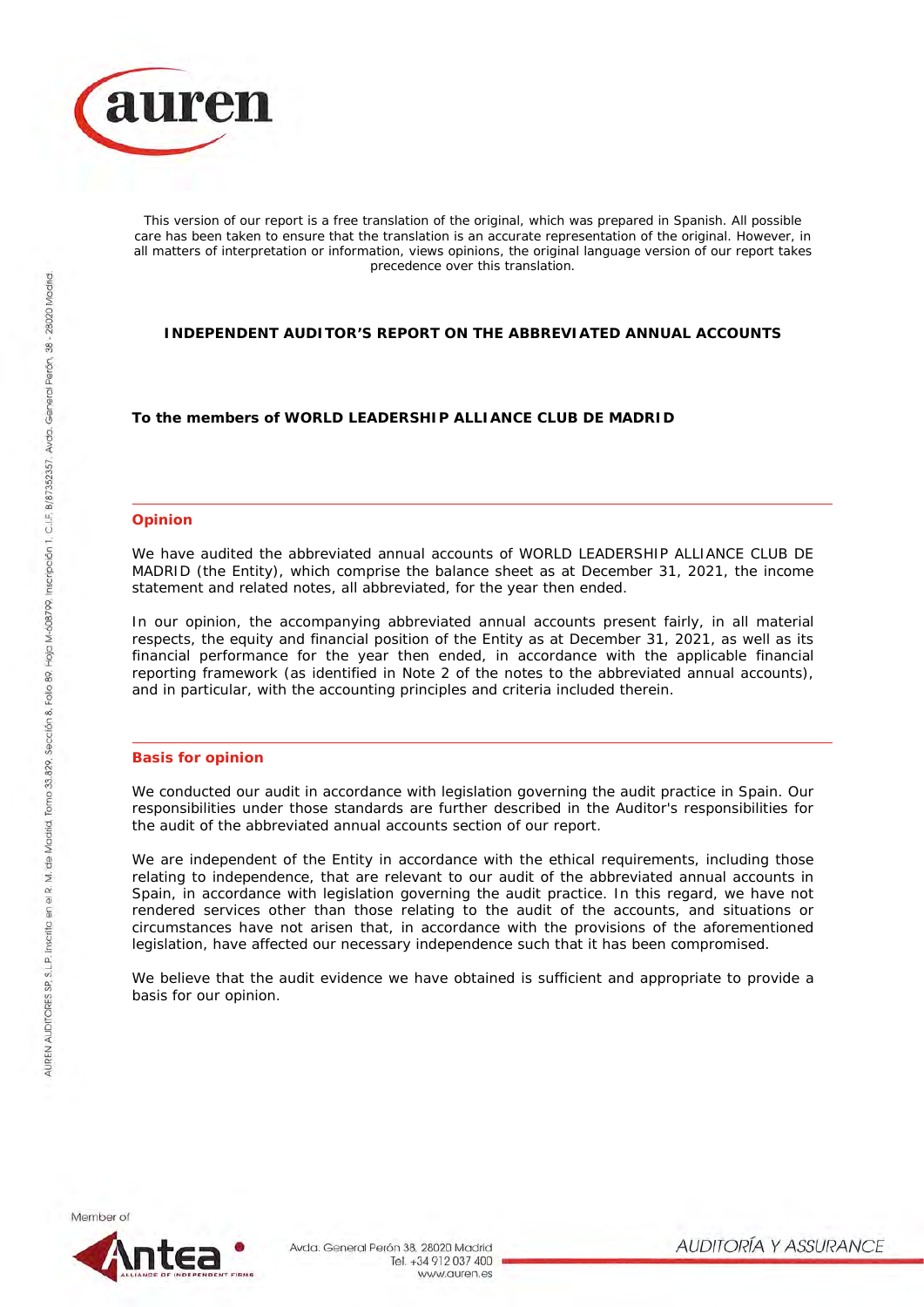

ASOCIACIÓN WORLD LEADERSHIP ALLIANCE CLUB DE MADRID

#### **Significant matters of the audit**

The significant matters of the audit are those that, in our professional judgment, were considered to be the most significant risks of material misstatement in our audit of the abbreviated annual accounts of the current period. These risks were addressed in the context of our audit of the abbreviated annual accounts as a whole, and in forming our opinion thereon, and we do not provide a separate opinion on these risks.

### *Allocation of grants and donations to the result of the year*

- **Description** The allocation of grants and donations to the result of the year is a significant matter subject to material misstatement, particularly at the end of the year, due to the impact of that said allocation on the result of the year.
- **Our answer** We have documented our understanding and our review of the process of allocating the grants and the donations to the result of the year, as well as its internal control.

We have carried out, among others, certain procedures for analyzing the extracountable documentation of the entity, in which all the grants and donations are detailed, the period for which they are granted, their allocation to the income statement and the outstanding amount of charge at the end of the year.

Additionally, we have carried out certain substantive procedures such as circularization and an analysis of supporting documentation of a representative sample of grants and donations received to assess the adequacy of their assessment and classification.

Finally, we have verified that the attached abbreviated annual accounts include all the related information disclosures required by the applicable financial information framework.

#### **Responsibility of the directors for the abbreviated annual accounts**

The Entity´s directors are responsible for the preparation of the accompanying abbreviated annual accounts, such that they fairly present the equity, financial position and financial performance of WORLD LEADERSHIP ALLIANCE CLUB DE MADRID, in accordance with the financial reporting framework applicable to the entity in Spain, and for such internal control as the directors determine is necessary to enable the preparation of abbreviated annual accounts that are free from material misstatement, whether due to fraud or error.

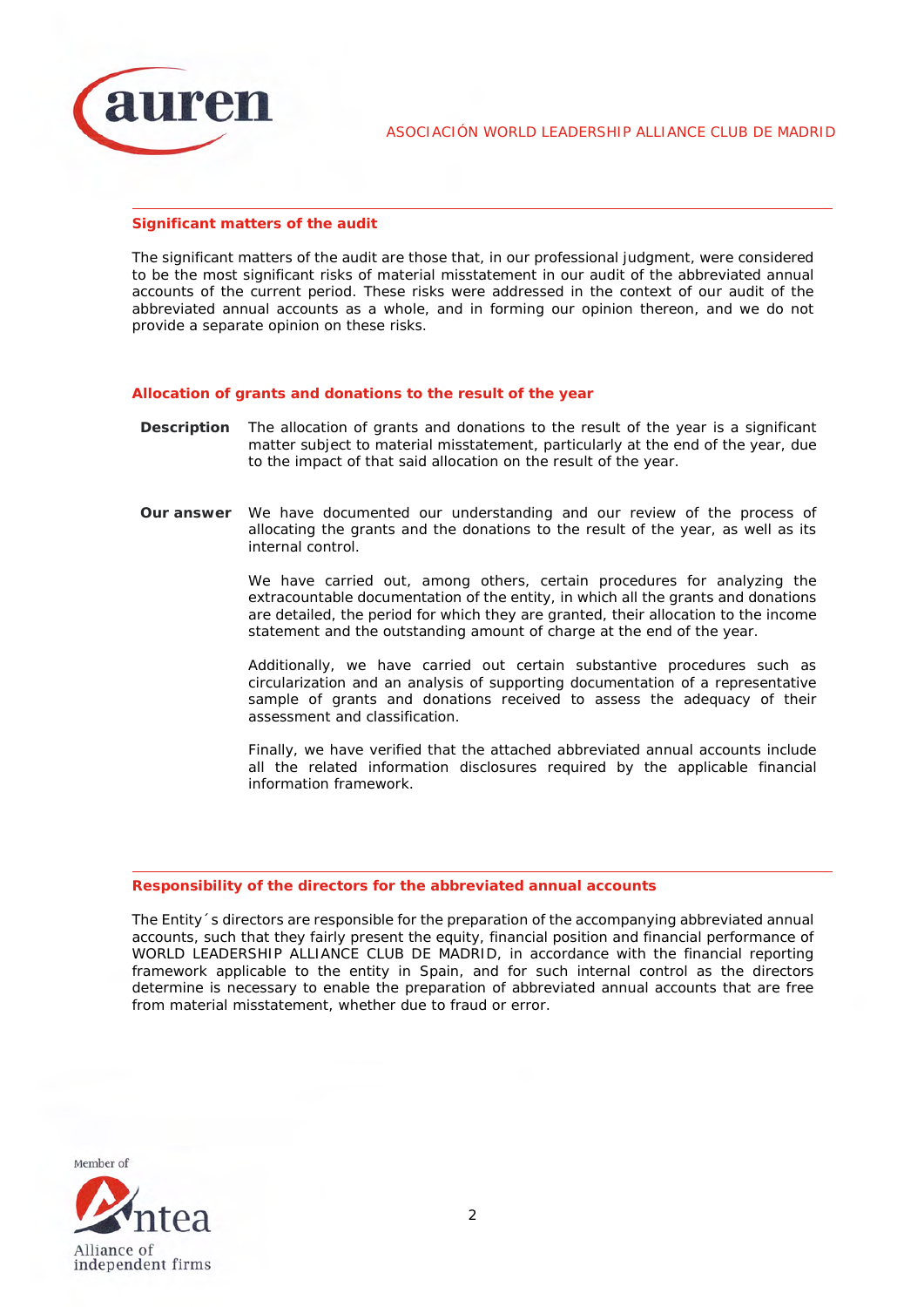

In preparing the abbreviated annual accounts, the Entity´s directors are responsible for assessing the Entity´s ability to continue as a going concern, disclosing, as applicable, matters related to going concern and using the going concern basis of accounting unless the directors either intend to liquidate the Entity or to cease operations, or have no realistic alternative but to do so.

#### **Auditor's responsibilities for the audit of the abbreviated annual accounts**

Our objectives are to obtain reasonable assurance about whether the abbreviated annual accounts as a whole are free from material misstatement, whether due to fraud or error, and to issue an auditor´s report that includes our opinion.

Reasonable assurance is a high level of assurance, but is not a guarantee that an audit conducted in accordance with legislation governing the audit practice in Spain will always detect a material misstatement when it exists. Misstatements can arise from fraud or error and are considered material if, individually or in the aggregate, they could reasonably be expected to influence the economic decisions of users taken on the basis of these abbreviated annual accounts.

As part of an audit in accordance with legislation governing the audit practice in Spain, we exercise professional judgment and maintain professional scepticism throughout the audit. We also:

- Identify and assess the risks of material misstatement of the abbreviated annual accounts, whether due to fraud or error, design and perform audit procedures responsive to those risks, and obtain audit evidence that is sufficient and appropriate to provide a basis for our opinion. The risk of not detecting a material misstatement resulting from fraud is higher than for one resulting from error, as fraud may involve collusion, forgery, intentional omissions, misrepresentations, or the override of internal control.
- Obtain an understanding of internal control relevant to the audit in order to design audit procedures that are appropriate in the circumstances, but not for the purpose of expressing an opinion on the effectiveness of the Entity´s internal control.
- Evaluate the appropriateness of accounting policies used and the reasonableness of accounting estimates and related disclosures made by the Entity´s directors.
- Conclude on the appropriateness of the directors´ use of the going concern basis of accounting and, based on the audit evidence obtained, whether a material uncertainty exists related to events or conditions that may cast significant doubt on the Entity's ability to continue as a going concern. If we conclude that a material uncertainty exists, we are required to draw attention in our auditor´s report to the related disclosures in the abbreviated annual accounts or, if such disclosures are inadequate, to modify our opinion. Our conclusions are based on the audit evidence obtained up to the date of our auditor´s report. However, future events or conditions may cause the Entity to cease to continue as a going concern.
- Evaluate the overall presentation, structure and content of the abbreviated annual accounts, including the disclosures, and whether the abbreviated annual accounts represent the underlying transactions and events in a manner that achieves fair presentation.

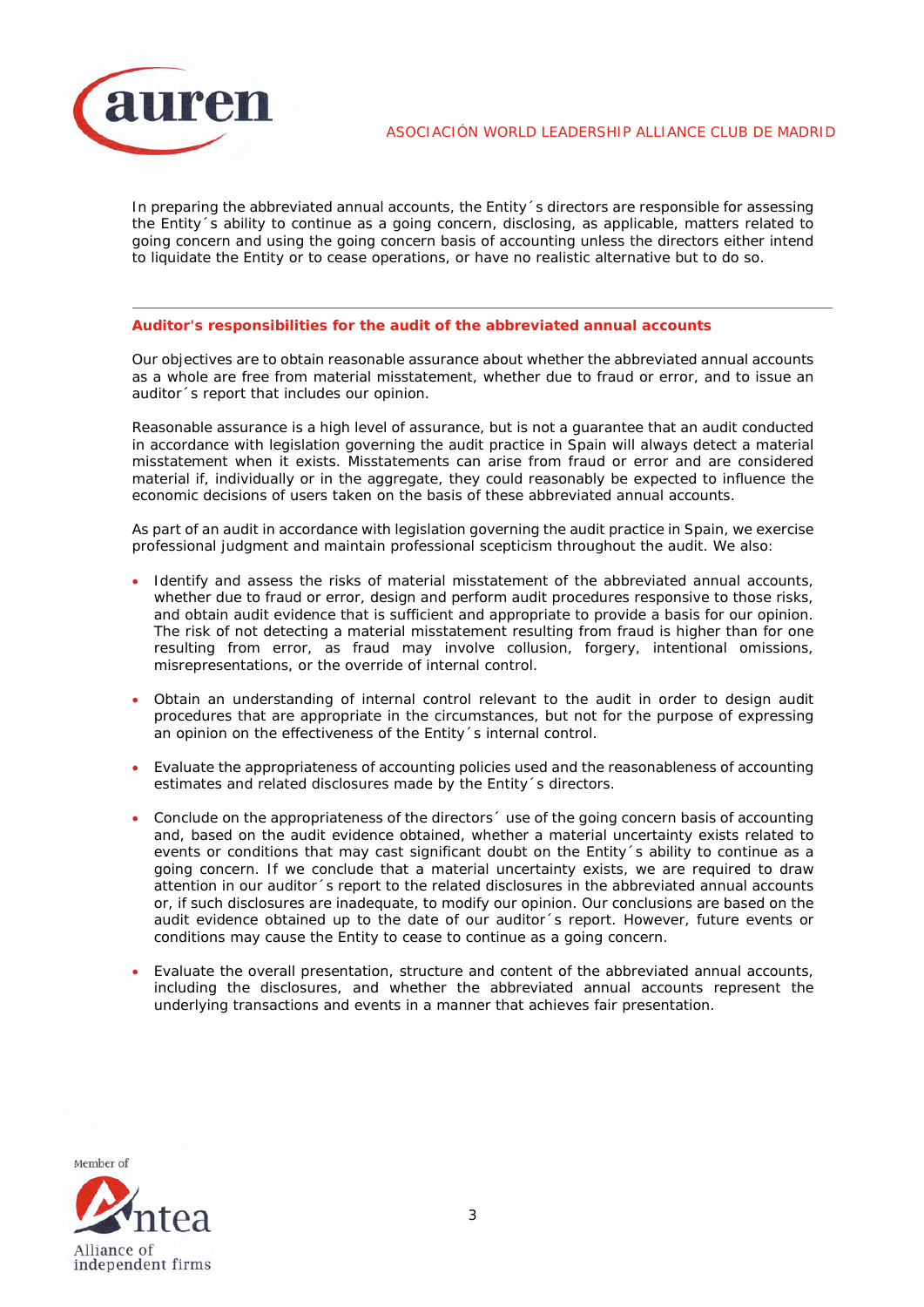

ASOCIACIÓN WORLD LEADERSHIP ALLIANCE CLUB DE MADRID

We communicate with the Entity's directors regarding, among other matters, the planned scope and timing of the audit and significant audit findings, including any significant deficiencies in internal control that we identify during our audit.

From the significant risks communicated with the Entity´s directors, we determine those matters that were of most significance in the audit of the abbreviated annual accounts of the current period and are, therefore, considered to be the most significant risks.

We describe these risks in our auditor 's report unless law or regulation precludes public disclosure about the matter.

AUREN AUDITORES SP, S.L.P. Registered in ROAC under Nº S2347

Original signed in Spanish by Juan José Jaramillo Registered in ROAC under N° 15631

Madrid, March 31, 2022

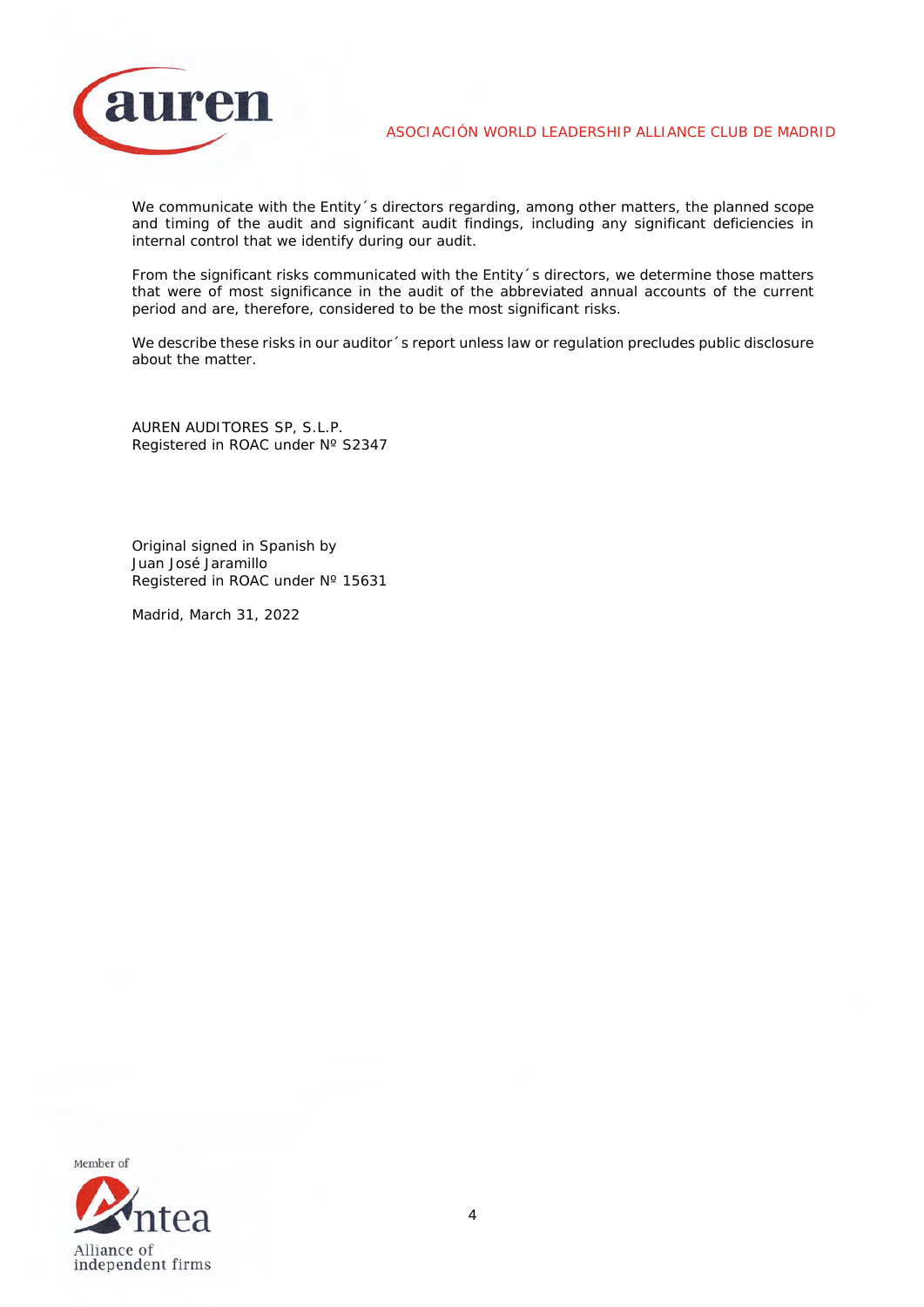2021

### ASOCIACION WORLD LEADERSHIP ALLIANCE CLUB DE MADRID

C.I.F. (Taxpayer Identification Number): G-83378000

|                                                                                                       | (Debit) Credit |                          | (Debit) Credit |  |
|-------------------------------------------------------------------------------------------------------|----------------|--------------------------|----------------|--|
|                                                                                                       | <b>Note</b>    | 2021                     | 2020           |  |
| <b>RESULT FOR THE YEAR</b><br>A)                                                                      |                |                          |                |  |
| 1. Revenue from own activity                                                                          |                | 1,733,420.79             | 2,029,720.51   |  |
| c) Revenue received from promoters, sponsors and collaborators                                        | 10             |                          |                |  |
| d) Grants, donations and bequests allocated to the year's result                                      | 10             | 1,733,420.79             | 2,029,720.51   |  |
| 2. Sales and other regular revenue from commercial activity                                           | 10             | 27,325.40                |                |  |
| 3. Financial support to other organization and others                                                 |                | (22, 225.00)             | (515,000.00)   |  |
| a) Monetary financial support to other organizations                                                  | 10             | (22, 225.00)             | (199, 841.06)  |  |
| b) In-kind support to other organizations                                                             | 10             |                          | (315, 158.94)  |  |
| d) Repayment of grants, donations and bequests                                                        | 10             |                          |                |  |
| 8. Personnel expenses                                                                                 | 10             | (969, 507.74)            | (956, 880.47)  |  |
| 9. Other expenses                                                                                     | 10             | (621, 544.73)            | (459,950.18)   |  |
| 10. Depreciation and amortization of assets                                                           | 5              | (146, 827.27)            | (141, 985, 72) |  |
| 13. Write-offs and results from the sale of assets                                                    |                | (772.38)                 |                |  |
| 14. Other results                                                                                     | 10             |                          | 0.42           |  |
| <b>A.1) RESULT FROM OPERATIONS</b><br>$(1+2+3+4+5+6+7+8+9+10+11+12+13+14)$                            |                | (130.93)                 | (44, 095.44)   |  |
| <b>15. Financial Revenue</b>                                                                          | 10             | $\overline{\phantom{a}}$ |                |  |
| 16. Financial expenses                                                                                | 10             | ٠                        | (122.50)       |  |
| 17. Exchange rate Gains and Losses                                                                    |                | 3,508.57                 | (2,820.24)     |  |
| 18. Write-offs and results from the sale of financial instruments                                     | 6              | 56,592.52                | (34, 653.88)   |  |
| A.2) FINANCIAL RESULTS (15+16+17+18)                                                                  |                | 60,101.09                | (37, 596.62)   |  |
| A.3) RESULTS BEFORE TAXES (A1+A.2)                                                                    |                | 59,970.16                | (81,692.06)    |  |
| 19. Corporate Tax                                                                                     |                |                          |                |  |
| A.4) Change in net assets recognized in the surplus for the year (a.3+18)                             |                | 59,970.16                | (81,692.06)    |  |
| <b>B) REVENUE AND EXPENSES ASSIGNED DIRECTLY TO NET</b><br><b>ASSETS</b>                              |                | 1,112,737.11             | 828,252.21     |  |
| 1. Grants received                                                                                    |                | 1,089,591.79             | 797,339.30     |  |
| 3. Other expenses and revenue assigned directly to net value                                          |                | 23,145.32                | 30.912,91      |  |
| B.1) Change in net assets resulting from revenue and expenses<br>recognized directly under net assets |                | 1,112,737.11             | 828,252.21     |  |
| C) SURPLUS FOR THE YEAR RECLASSIFICATIONS                                                             |                | (1,269,283.39)           | (894, 426.19)  |  |
| 1. Grants received                                                                                    |                | (1, 212, 690.87)         | (929, 080.07)  |  |
| 3. Other expenses and revenue assigned directly to net value                                          |                | (56, 592.52)             | 34,653.88      |  |
| C.1) Change in net assets resulting from revenue and expenses assigned<br>directly to net assets      |                | (1, 269, 283.39)         | (894, 426.19)  |  |
| D) CHANGE IN NET ASSETS RESULTING FROM REVENUE AND<br><b>EXPENSES ASSIGNED DIRECTLY TO NET ASSETS</b> |                | (156, 546.28)            | (66, 173.98)   |  |
| E) ADJUSTMENTS DUE TO CHANGES IN CRITERIA                                                             |                |                          |                |  |
| <b>F) ADJUSTMENTS FOR ERRORS</b>                                                                      |                |                          |                |  |
| G) CHANGES IN CAPITAL CONTRIBUTION OR SOCIAL FUND                                                     |                |                          |                |  |
| <b>H) OTHER CHANGES</b>                                                                               |                |                          |                |  |
| I) TOTAL RESULT, CHANGE IN NET ASSETS FOR THE<br>FINANCIAL VEAR $(A, 4 + D + E + F + G + H)$          |                | (96, 576.12)             | (147, 866.04)  |  |

# ABRIDGED PROFIT AND LOSS ACCOUNT OF THE YEAR ENDED ON DECEMBER 31, 2021

WORLD LEADERSHIP ALLIANCE CLUB DE MADRID - 2021 ABRIDGED ANNUAL ACCOUNTS